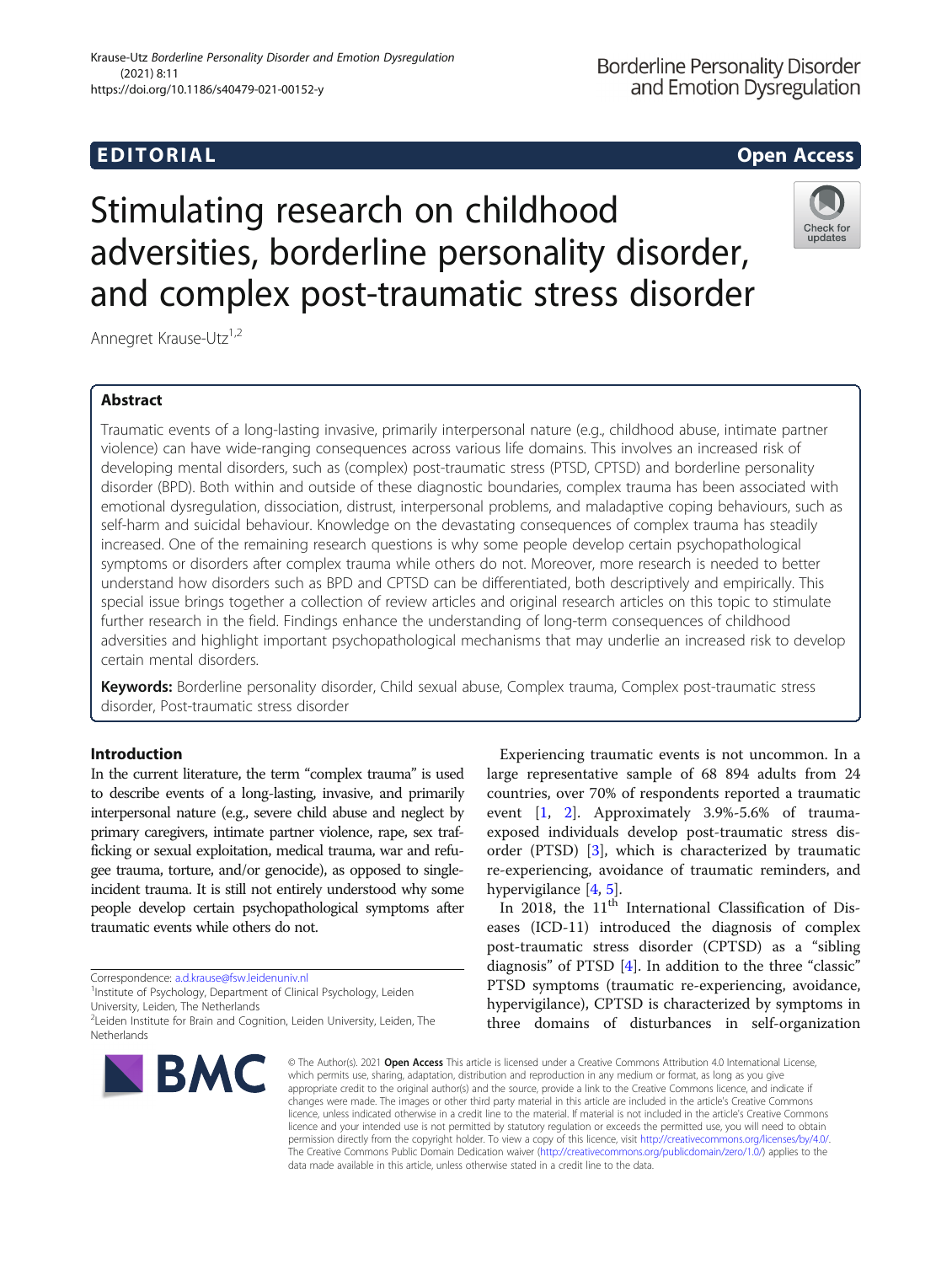(DSO): 1) emotional dysregulation (e.g., problems in self-soothing and decreased stress tolerance), 2) interpersonal problems (e.g., avoidance of relationships), and 3) a negative self-concept (e.g., beliefs about oneself as being a failure) [\[4](#page-2-0)]. Since the publication of the CPTSD definition, research on this new diagnosis has steadily increased. While consensus regarding the validity of the CPTSD diagnosis is still lacking, there is growing evidence that CPTSD detects a distinct group of individuals with more severe impairment, who were exposed to multiple forms of trauma  $[6–8]$  $[6–8]$  $[6–8]$  $[6–8]$ , mostly of an interpersonal nature [\[9](#page-2-0), [10\]](#page-2-0). Empirical studies further supported the validity of the 6-factor symptom structure of CPTSD and its distinction from PTSD [\[6](#page-2-0)]. At the same time, researchers have raised the question whether CPTSD is indicative of a more severe form of psychological distress after trauma rather than a disparate constellation of symptoms (e.g.,  $[11, 12]$  $[11, 12]$  $[11, 12]$  $[11, 12]$ . The article by Andreas Maercker [[13\]](#page-2-0) gives a comprehensive overview of the development of the CPTSD diagnosis and highlights the growing attention to this research topic.

One of the remaining research questions is how CPTS D can be differentiated from borderline personality disorder (BPD), both descriptively and empirically. There is considerable symptom overlap, which has been addressed by a growing number of studies (e.g., [[11](#page-2-0), [14](#page-2-0)– [17\]](#page-2-0). BPD is characterized by a marked instability in affect, cognitions, behaviour and interpersonal relationships [\[5](#page-2-0)]. Current conceptualizations propose that three core domains underlie the complexity and heterogeneity of BPD symptoms: emotion dysregulation including stress-related impulsivity (maladaptive coping behaviours, such as self-harm and suicidal attempts), disturbed self-image, and interpersonal disturbances [\[18](#page-2-0)]. Unlike CPTSD, the diagnosis of BPD does not require an index traumatic event. However, individuals with BPD often report a history of severe abuse and neglect, and rates of childhood trauma are higher than in other psychiatric conditions [[19](#page-2-0), [20](#page-2-0)].

In their review article, Julian D. Ford and Christine A. Courtois provide a comprehensive overview over the relationship and differences between CPTSD and BPD. Their article summarizes recent findings on prevalence and comorbidity, clinical phenomenology, association with traumatic antecedents, psychobiology, and psychotherapeutic treatment of the two disorders.

Thereby, the authors provide a conceptual framework which will stimulate further research on the topic.

Research articles, included in this special issue, shed more light on the consequences of childhood adversities. Seitz and colleagues [\[21\]](#page-2-0) used eye-tracking to investigate hypersensitivity to negative, potentially threatening interpersonal cues in BPD and its association with adverse childhood experiences. Findings point towards a childhood trauma-related anger bias and a visual hypervigilance towards the eyes of facial expressions in patients with BPD. Future studies should shed light on the remaining question whether these findings are specific for BPD or related to a history of childhood abuse and neglect in a trans-diagnostic manner.

The study by Hepp and colleagues [[22\]](#page-2-0) tested whether individuals who experienced childhood abuse and neglect show higher levels of distrust and perceived threat. Participants played two rounds of a hypothetical distrust game and an emotion rating task with angry, fearful, and happy facial expressions. Results suggest higher levels of distrust and a weaker decrease in distrust following positive feedback in individuals with childhood trauma.

Two studies in this article collection focused on child sexual abuse (CSA). Collin-Vézina and colleagues [[23](#page-2-0)] explored the associations between CSA and non-suicidal and suicidal self-injurious thoughts and behaviors in relation to CSA disclosure experience. This qualitative study highlights the reciprocal influences between CSA disclosure and maladaptive coping behaviors as an attempt to seek help, which has important clinical implications. The study by Krause-Utz and colleagues [[24](#page-2-0)] revealed a significant association between self-reported CSA and sexual revictimization in adult intimate relationships. Borderline personality features, maladaptive cognitive coping styles (e.g., self-blame, rumination) and dissociation were found to be important factors in this relationship.

Deuter and colleagues [[25\]](#page-2-0) investigated testosterone reactivity to an acute psychosocial stressor (Trier Social Stress Test, TSST) in women with BPD, PTSD, both disorders, and healthy control. The authors found an increase in testosterone after acute stress exposure across all groups, independent of BPD or PTSD status, and discuss possible explanations for this finding.

All in all, this article collection highlights the growing attention to the wide-ranging consequences of complex trauma. More research is needed to understand the inter-relationships of PTSD, CPTSD, and BPD as well as differences between these diagnoses.

#### Acknowledgements

Not applicable.

#### Author's contributions

AKU has designed and written the manuscript. The author(s) read and approved the final manuscript.

#### Funding

Not applicable.

#### Availability of data and materials Not applicable.